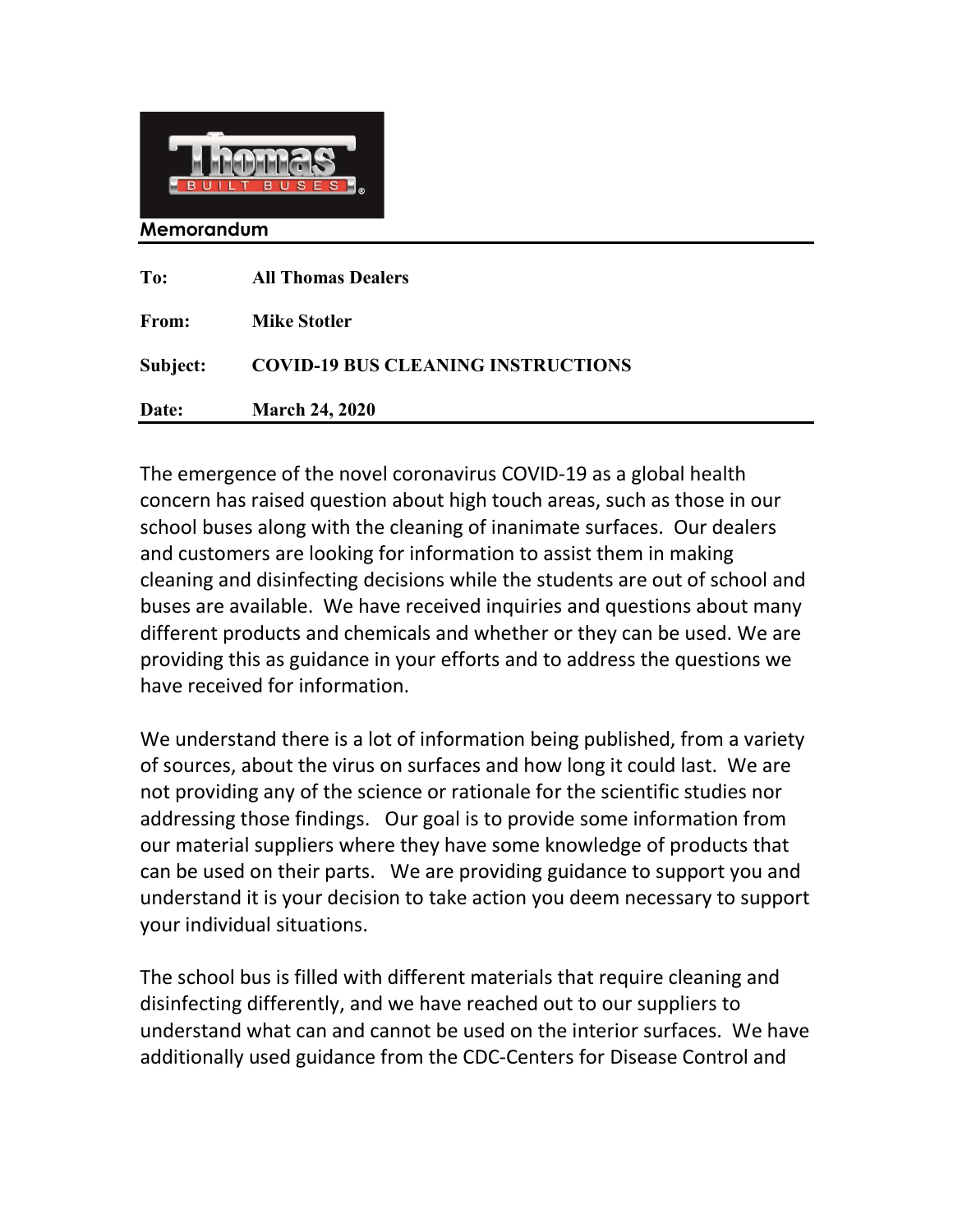the EPA- Environmental Protection Agency where helpful to support you and the information provided.

## General Cleaning and Disinfecting Guidelines:

- Follow all safe handling and safety instructions on the cleaner/chemicals being used
- Use personal protection equipment such as gloves or other guidelines for safe usage and handling
- Towels used should be clean and free of any oils, dirt, debris, residue from other chemicals. Do not want to mix chemicals
- Have appropriate ventilation as specified by the cleaners/chemical agents instructions for safe usage and handling
- Use personal protection equipment such as gloves to prevent direct contact with chemicals that may affect skin. See instructions
- If splashing is possible, use personal eye protection equipment such as a face shield or goggle equipment to prevent potential eye contamination.

## When Cleaning/Disinfecting Surfaces

- Surfaces may need to be "cleaned" before they are "sanitized /disinfected". Remove dirt, debris from surfaces before sanitizing.
- If the cleaner/disinfectant is not Ready To Use (RTU) on a wipe, apply the cleaner to your towel and not directly to the surface
- Do not soak, saturating or leave puddles of cleaner/chemicals. Use enough to wipe off and not leave puddling or soaking. This can be harmful to material and soak through.

## Products Recommended for Metals (e.g. Sidewalls) surfaces that are Ready To Use (RTU) and require no Dilution with water.

- Quarantine bus for 48hrs\* if possible. \* Specified by supplier and supported by The Journal of Hospital Infection
- Alcohol Isopropyl alcohol (70% known as Rubbing alcohol preferred) might be in short supply
- De Natured Alcohol (next best option) sold in paint aisle's at Home Depot & Lowes in quarts and gallons, more available than Isopropyl alcohol